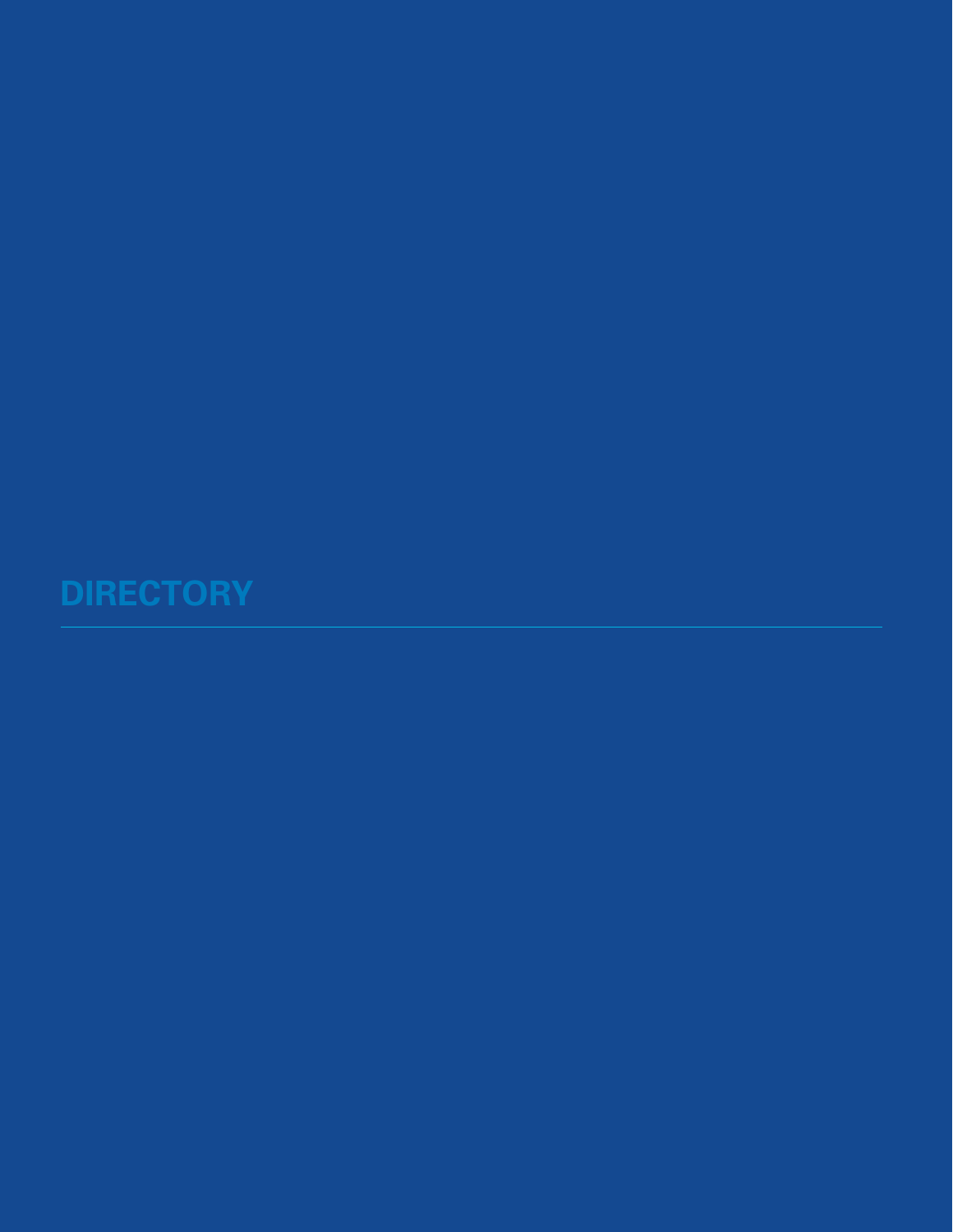## **DIRECTORY**

|  | <b>What do I need?</b>         | To ask specific questions related to my pay or benefit eligibility.                                                                                                                                                                                                                                                                                                                                                                                 |  |
|--|--------------------------------|-----------------------------------------------------------------------------------------------------------------------------------------------------------------------------------------------------------------------------------------------------------------------------------------------------------------------------------------------------------------------------------------------------------------------------------------------------|--|
|  | Who do I contact?              | <b>HMH Team Member Service Center (TMSC)</b>                                                                                                                                                                                                                                                                                                                                                                                                        |  |
|  |                                | Please note: Team Member Service Center seeks to respond to all team member<br>questions. However, if TMSC is unable to answer your question, they will make sure it<br>is forwarded to the appropriate party.                                                                                                                                                                                                                                      |  |
|  | <b>How do I reach</b>          | 1-551-996-2877                                                                                                                                                                                                                                                                                                                                                                                                                                      |  |
|  | them?                          | Open a ticket via MyWay-PeopleSoft -> Team Member Self Service<br>(TMSS)                                                                                                                                                                                                                                                                                                                                                                            |  |
|  |                                |                                                                                                                                                                                                                                                                                                                                                                                                                                                     |  |
|  | <b>What do I need?</b>         | To plan my return to work from a leave of absence.                                                                                                                                                                                                                                                                                                                                                                                                  |  |
|  | <b>Who do I contact?</b>       | The Hartford and HMH Leave of Absence (LOA) Accommodations team                                                                                                                                                                                                                                                                                                                                                                                     |  |
|  | <b>How do I reach</b><br>them? | The Hartford: 1-888-924-4155 or MyBenefits. The Hartford.com                                                                                                                                                                                                                                                                                                                                                                                        |  |
|  |                                | LOA Accommodations team: e-mail HMHRTW@hackensackmeridian.org<br>or fax 1-848-245-8453                                                                                                                                                                                                                                                                                                                                                              |  |
|  |                                | If returning from your own medical leave, submit a return to work note<br>from your medical provider that clearly indicates whether your return is<br>with or without restrictions. If returning from a family, military or personal<br>leave, please submit a note indicating your return to work date with<br>appropriate documentation as outlined above. Be sure to include your<br>name, team member ID, phone number, and your leader's name. |  |
|  |                                | After submitting your return to work note, you may need to complete<br>additional steps depending on your specific situation. If your return to<br>work note includes work restrictions, do not report to work until the<br>LOA Accommodations team contacts you, which will be within 24 hours<br>(except on weekends), to discuss your work restrictions and the protocol<br>for your return.                                                     |  |
|  |                                | Please note: Failure to submit this information to the LOA Accommodations team as far<br>in advance of your planned return as possible could result in a delay in pay and system<br>access.                                                                                                                                                                                                                                                         |  |

*Subject to union negotiations. We are required by law to deal with the unions on behalf of unionized team members, and we will continue to do so. We will only negotiate with the unions, not with individual unionized team members. For team members covered by a CBA, the rules of the CBA will prevail.*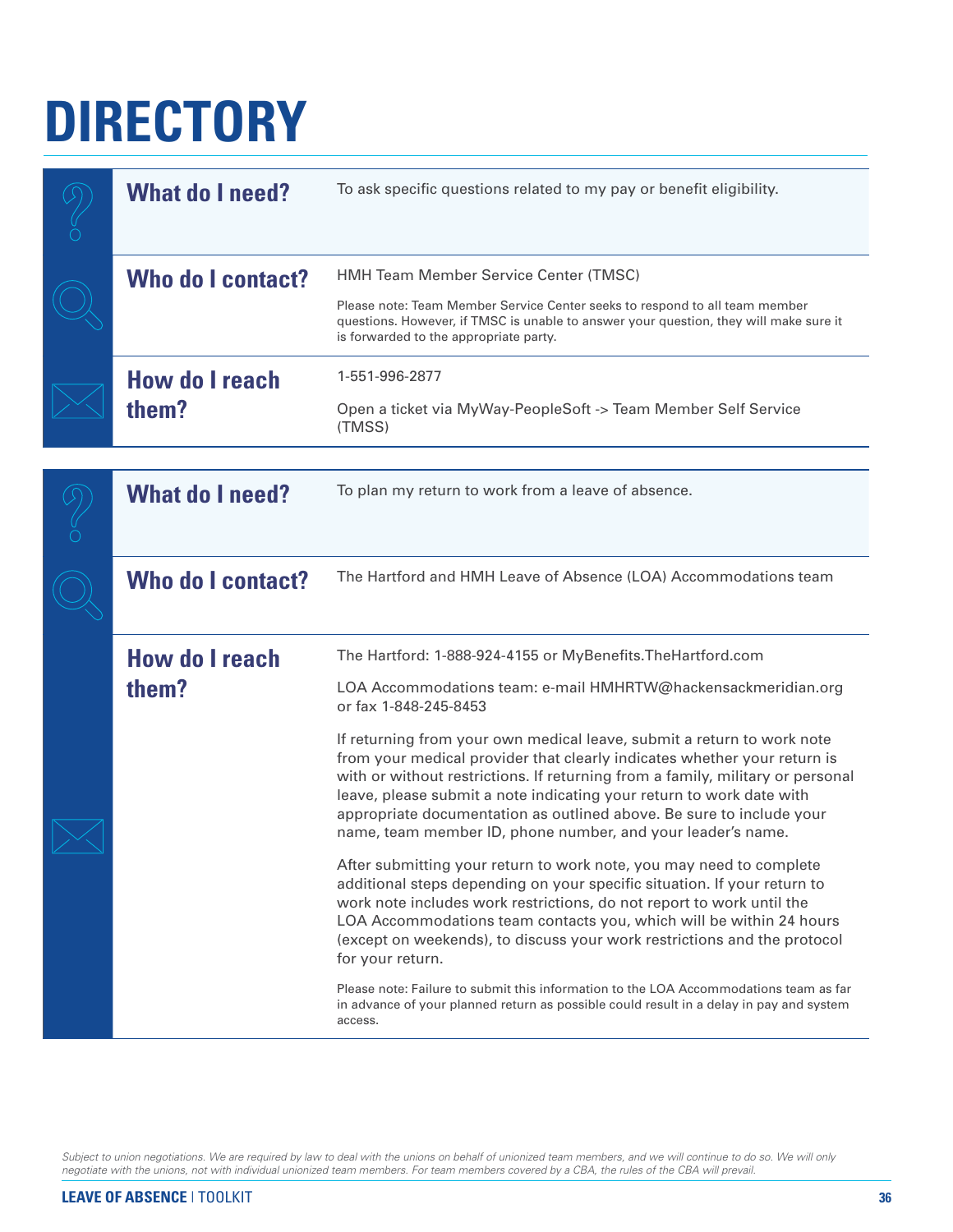| <b>What do I need?</b>         | To submit a request for a personal disability, a family member disability,<br>maternity leave, baby bonding, or military leave. To request any<br>accommodations upon returning from a leave. |  |
|--------------------------------|-----------------------------------------------------------------------------------------------------------------------------------------------------------------------------------------------|--|
| <b>Who do I contact?</b>       | The Hartford                                                                                                                                                                                  |  |
| <b>How do I reach</b><br>them? | 1-888-924-4155<br>MyBenefits.TheHartford.com                                                                                                                                                  |  |

| <b>What do I need?</b> | To request payment from ESL bank on Day 1 of absence due to own<br>disability or illness (absences of 3 days or less) for one of the reasons<br>listed below:<br>• Inpatient hospital stay<br>• Same-day surgery (including post-operative recovery time)<br>• Procedures under conscious sedation (e.g., colonoscopy)<br>To return to work after being on a Workers' Compensation leave or after<br>being diagnosed with a communicable disease.                                                                             |
|------------------------|-------------------------------------------------------------------------------------------------------------------------------------------------------------------------------------------------------------------------------------------------------------------------------------------------------------------------------------------------------------------------------------------------------------------------------------------------------------------------------------------------------------------------------|
| Who do I contact?      | <b>HMH Occupational Health teams</b><br>To access ESL immediately, rather than using three days of PTO, you will<br>need to submit a completed Determination of Eligibility for Payment from<br>ESL Bank on Day 1 of Absence Due to Own Disability or Illness (Absence<br>of 3 Days or Less) form, as well as all necessary medical documentation,<br>via fax to your local Occupational Health team.<br>Note: If you are unsure which Occupational Health team you should be<br>reaching out to, please contact your leader. |

*Subject to union negotiations. We are required by law to deal with the unions on behalf of unionized team members, and we will continue to do so. We will only negotiate with the unions, not with individual unionized team members. For team members covered by a CBA, the rules of the CBA will prevail.*